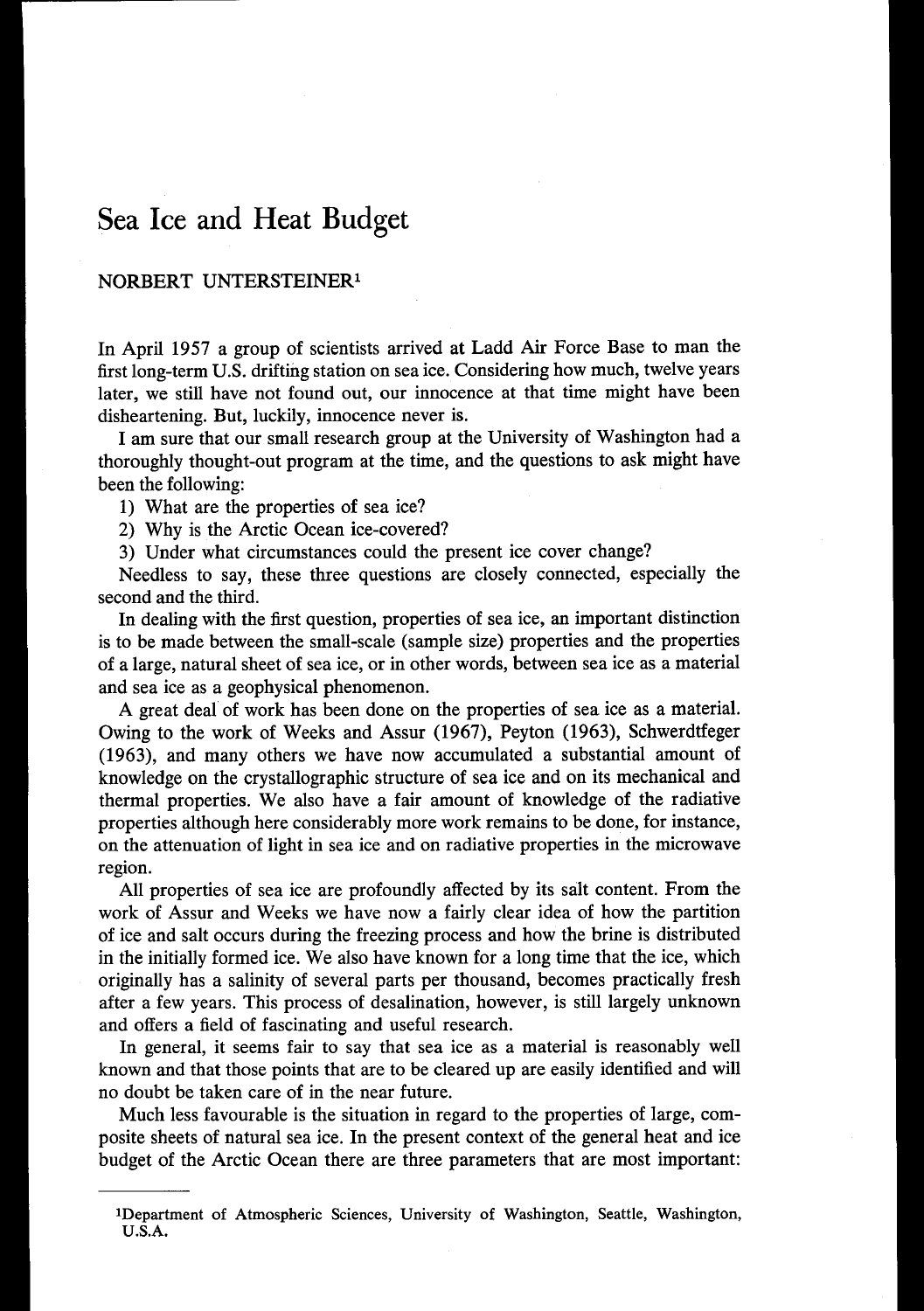strength, roughness, and albedo. None of them do we know accurately enough to be confident in making the calculations that will be discussed later. And all three of them have a common requisite: knowledge of the actual morphology of the ice. What the shape and size of a sample are for the experimenter in the laboratory, distribution of ice thickness, leads, and ridges are for the geophysicist in the field. It is our lack of knowledge of the morphology of the ice that makes it so difficult to evaluate its properties.

*Strength:* This is the most problematic parameter. It is needed for calculations and predictions of the movement of the ice. More specifically, we need to know how a large sheet of natural sea ice is deformed by stress under the action of wind and water currents that contain areas of convergence, divergence, and shear. It is hopeless to theorize on this problem, and even the design of a meaningful experiment, relating the distributions of air and water stresses to ice strains, contains fundamental difficulties that will not be overcome without the execution of a rather vast observational project.

*Roughness:* This is the parameter that describes the efficiency of the frictional coupling between the air and water flows and the ice. We have some idea what the roughness length of smooth, undisturbed ice is. But the drag on those areas may be outweighed by the form drag on ridges and hummocks at both sides of the ice, and we cannot hope to calculate accurately the stress to which the ice is subjected if we don't know its topography.

*Albedo:* The annual total of incoming short-wave solar radiation is of the order of **70** kcal. cm.-2. About *25* or **30** per cent of that is absorbed at the ice surface. The absorption coefficient is very sensitive to the areal extent of water puddles in the summer and of open leads (which are nearly black). A decrease of the albedo of only **2** per cent would cause an increase in absorption equivalent to **20** cm. of ice melted. Of course, the albedo has been measured by numerous investigators but most of these measurements were made too close to the ground and do not accurately represent areal averages. Nothing is known about the range of year-to-year variations of average albedos.

There are, of course, other large-scale parameters that are important as, for instance, the transmission of light through the ice into the ocean, but those mentioned are the most crucial in the present context.

The second main question is concerned with the explanation of the existence of the present ice cover. Since the presence or absence of ice is determined by the temperature at the surface, and since the temperature at the surface is determined by the fluxes of energy into and out of the surface, the determination of these energy fluxes is the only approach to an explanation of what happens at the surface. It is trivial to say this now, but it was not until the **1930's** that this approach, or the so-called heat balance method, became commonly adopted.

To explain sea ice we first have to establish a number of observational facts. From the numerous observations made at the drifting stations we know that the total accumulation of snow is about 40 cm. with a density of  $0.35$  g. cm.<sup>-3</sup>, that the mean monthly surface temperatures range from about *0'* in July to about  $-32^{\circ}$ C. in February, that the snow usually begins to melt around the tenth of June, that it is melted away by the end of June, and that subsequently about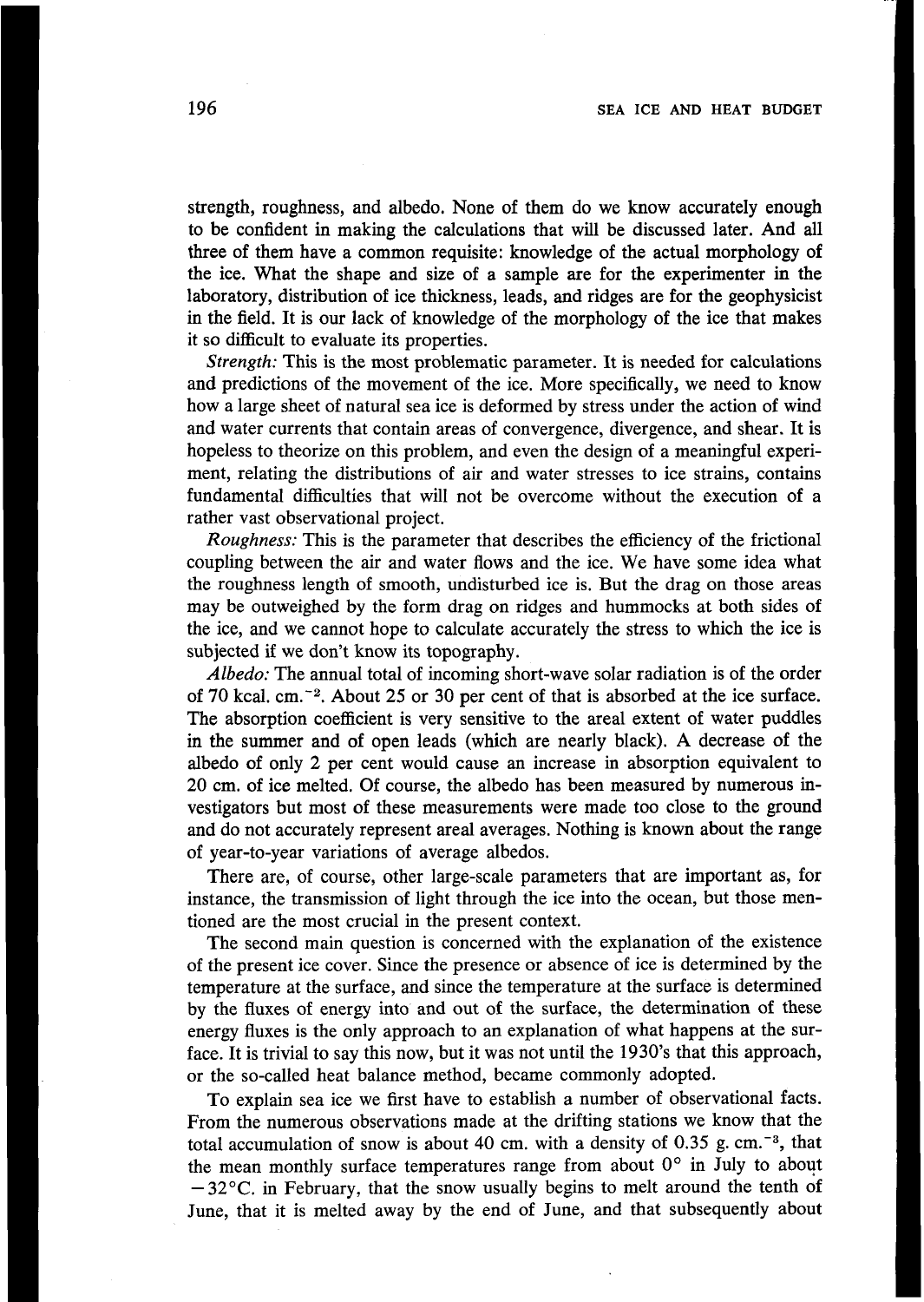40 cm. of ice are melted away, balanced by an equal amount of new ice formed at the bottom during the winter months. Thus an "equilibrium ice thickness" is established that is generally believed to be around **3** m. These observations have been fairly easy to make, and they established what it is that has to be explained.

The next set of observations concerns the energy fluxes. These observations are much more laborious and, since the International Geophysical Year they have been a major part of the activities of our group at the University of Washington. They consist of measurements of radiative fluxes, both visible and infrared, albedos, wind and water flow profiles in the boundary layers, temperature profiles in the air and in the ice, and evaporation or condensation. These observations are fraught with a long list of difficulties, ranging from plain instrumental inaccuracies to problems of sampling and representativeness. The most extensive and thorough efforts in combining all this information into a coherent picture of the overall heat balance have been made by Fletcher **(1965)** at the Rand Corporation and by Vowinckel and Orvig **(1966)** at McGill University. The picture that evolves is, of course, not free of unexplained inconsistencies but, in general, they are minor and we now have at least a working knowledge of the thermodynamic behaviour of the ice and of the energy fluxes that cause it. To tie these two together and to develop a formal, mathematical way to describe thickness and temperature changes of the ice as a result of climatic and oceanic forcing functions has been our main effort during the past five years.

The details of our numerical model cannot be described here (Maykut and Untersteiner **1969).** In brief, the model predicts surface temperature, surface ablation, bottom ablation or accretion, internal temperature, and snow or ice thickness, caused by a given set of input functions consisting of incoming short and long-wave radiation, turbulent fluxes in the air, and snowfall. With Fletcher's heat balance values as input functions, the model produces a sheet of ice that behaves, in its thermodynamic aspects, almost exactly the way it is observed in nature. In other words, it seems that our second main question, "Why is the Arctic Ocean ice-covered?", has been answered at least partially. Even though we have not said how the ice got there, we have explained in quantitative terms what keeps it there.

The third main question, "Under what circumstances could the present icecover change?", leads us not only to the heart of the problem but also into a vast area of unresolved and exceedingly complex questions.

The real ice cover is only very crudely approximated by the simple, semiinfinite sheet of ice that we have described in our model. In reality, the forces of wind and water currents act on the ice and cause the contorted drift patterns that we know from our stations, the large stream of ice that is continuously pushed out into the Greenland Sea, and the open leads and pressure ridges that modify the heat exchange to an unknown degree.

A numerical model for the drift of sea ice under the influence of wind and water currents has been developed by Campbell **(1965)** at the University of Washington, but this model cannot be used for actual drift predictions as long as the internal stress parameters, mentioned earlier, are unknown.

Given the interaction between the thermodynamic and the dynamic behaviour of the ice, and given the fact that any major variation in the extent of the ice cover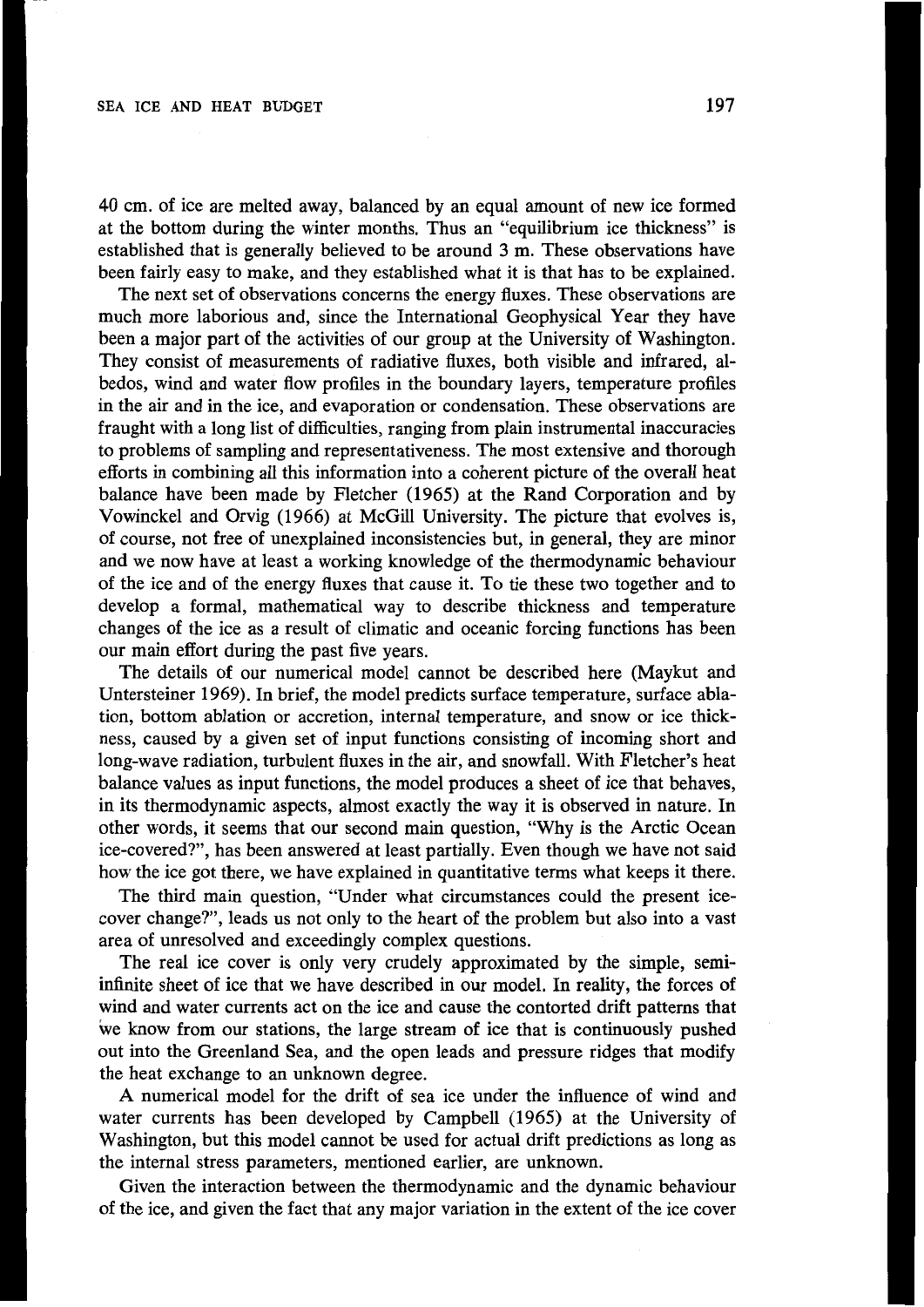would also influence the atmosphere, which in turn interacts thermodynamically with the ice, it becomes clear that we have here a three-phase-system of air, ice, and ocean, that interacts on a global scale with a built-in variety of multiple feedbacks. Our ability to parameterize such a problem is deficient and our computers are still too slow, but there is no doubt that it will be solved since the present limitations are in data and data-processing rather than in concepts and ideas.

The "heart of the problem" mentioned earlier in this section is the purported "instability" of the arctic sea-ice cover. On the basis of some rather qualitative arguments it has been theorized that this ice cover, once removed by some climatic anomaly (natural or artificial), would not return. The drastically lowered albedo of an open Arctic Ocean would result in an amount of heat storage during the summer that would prevent the formation of more than a thin skim of winter ice. The historical record speaks against such an instability. The work of Hunkins and Kutschale **(1967)** and **Ku** and Broecker **(1967)** at Columbia University indicate6 that the Arctic Ocean has been ice-covered for at least 150,000 years. Recent work done at the University of Wisconsin (Steuerwald *et al.,* 1968) suggests that this might have been so throughout the entire Quaternary, if it is true that the present rate of sedimentation is indicative of an ice cover and low productivity in the ocean. However, the interpretation of these findings still seems to leave some room for doubt, and even the remote possibility that the arctic ice cover might be unstable in the above sense makes this problem one of extreme importance from a scientific, economic, and even political point of view.

When our project started in **IGY 1957,** logistical support was provided by the Alaskan Air Command. Perhaps there are records of the cost of this operation. If there are, it is best not to look at them because they would be misleading. Station Alpha was a "first" and a conspicuous success, whatever price was paid, and **I** doubt that the relative economy and efficiency of the later drifting stations would have been possible without the experience gained by the first one.

Since **1959** we have been logistically supported by the Naval Arctic Research Laboratory, and this seems an appropriate time to thank Max Brewer and his staff for their efforts and hospitality. I should add that NARL not only supported the field activities mentioned earlier but also an extensive program in air chemistry and radiation climatology at Barrow.

Speaking for the thirty-odd people that have worked for our project and who have, in part, gone on to either greater or lesser things, **I** should like to direct an expression of particular gratitude to two addresses: one is Phil Church, who initiated our whole project and saw it through its first turbulent years, and the other is Max Britton and the Office of Naval Research, who have been staunchly supporting us with money and encouragement, and who have given us the new Naval Arctic Research Laboratory.

## **REFERENCES**

**CAMPBELL, w. J. 1965. The wind-driven circulation of ice and water in a polar ocean.**  *Journal of Geophysical Research,* **70: 3279-301.** 

**FLETCHER, J.** *0.* **1965.** *The heat budget* of *the Arctic Basin and its relation to the climate.*  **Santa Monica: The Rand Corporation Report R-444-PR. 179 pp.**